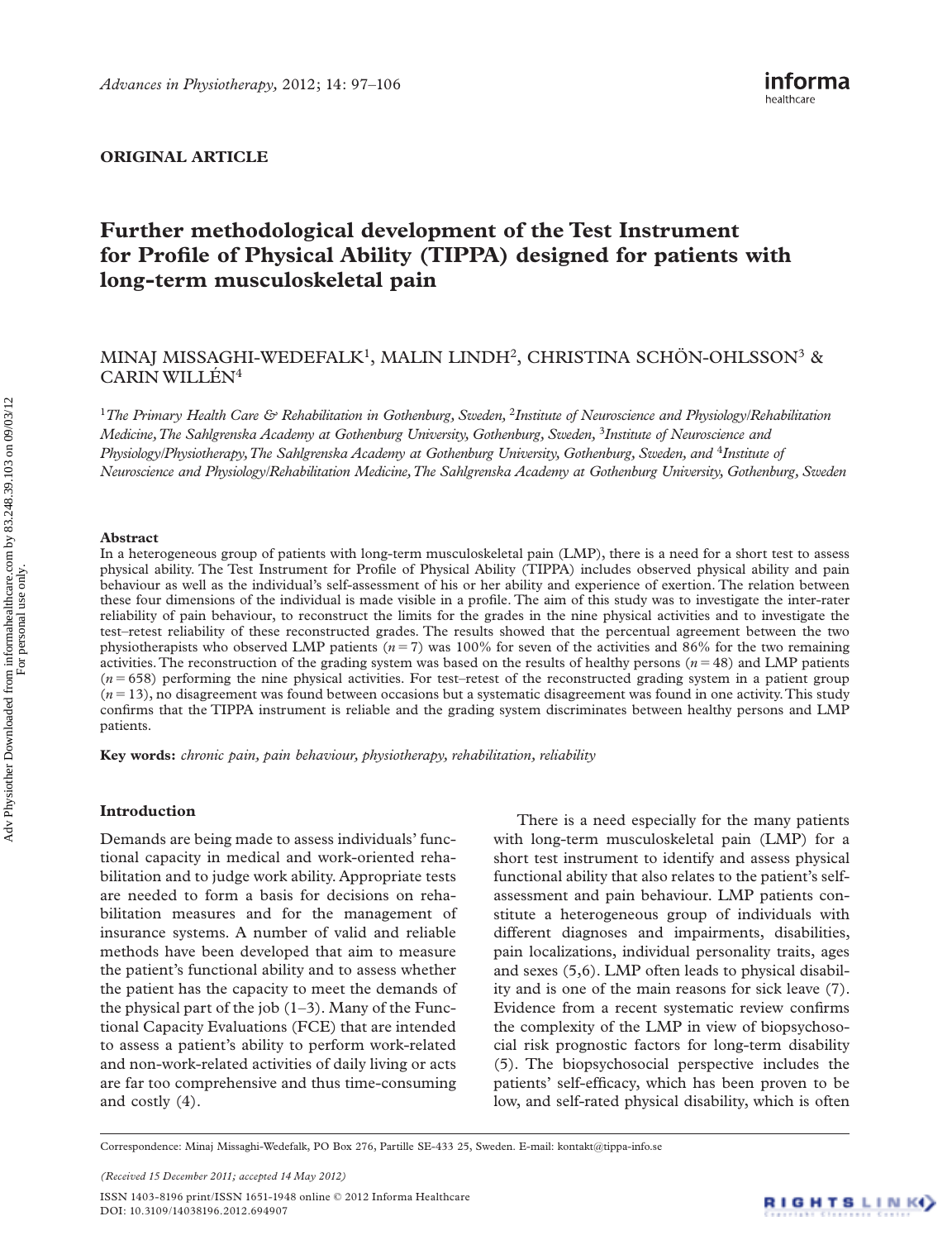overestimated  $(8-10)$ . Moreover, discrepancies have been found between the patients' self-rated assessments and their observed abilities (11). LMP patients often show signs of 'pain behaviour' in audible – visible, affective – behavioural dimensions to communicate pain and suffering (12,13). Many self-administrated questionnaires have been developed in which patients assess their physical and psychosocial abilities (14). There is a need to supplement patients' self-reports with functional physical tests, and vice versa, as patients' own reporting of disability may be only moderately associated with how tests are carried out (15,16).

The above-mentioned factors constitute the background for the development of the Test Instrument for Profile of Physical Ability (TIPPA), which aims at evaluating patients' physical capacity in a rehabilitation clinic. When the instrument was designed, one requirement was that the physical activities included should be easy to carry out in a clinical setting and need only inexpensive materials. Another demand was that not only physical tests but also an assessment of observed pain behaviour and a self-rated measure of ability should be included in the procedure (17).

The TIPPA comprises four variables (A, B, C, D):

- A: The patient's self-rating of current physical ability;
- B: Assessment of physical performance of nine selected physical activities;
- C: The patient's estimation of perceived exertion;
- D: Assessment of observed 'pain behaviour' (Table I).

The Appendix describes the TIPPA variables A–D.

In an earlier study aiming to establish the reliability of TIPPA, the content validity of the nine activities in variable B was evaluated by a group of experts  $(n=7)$  that appraised eight of activities as being representative of everyday life activities (17). The test-retest reliability of the nine activities has

Table I. Criteria for pain behaviour and function during performance of nine physical activities of the Test Instrument for Profile of Physical Ability (TIPPA).

- 3. Facial grimace
- 4. Standing posture
- 5. Mobility
- 6. Body language
- 7. Use of visible supportive equipment
- 8. Stationary movement
- 9. Interruption or total avoidance of an activity
- 10. Changing the standard position of the test

The first eight criteria are as in the UAB Pain Behavior Scale (19,20) and the last two criteria are constructed for TIPPA. Note: The scoring model differs from the UAB Pain Behavior Scale.

been proven to be satisfactory for patients with LMP when it was tested by different physiotherapists (PTs) in several studies  $(6,17,18)$ . Further test-retest of the whole instrument (variables  $A-D$ ) was done in an LMP patient group  $(n=13)$  and showed high reliability for variables  $B + D$  ( $r = 0.860 - 0.987$ ) and moderate reliability for variable A  $(r=0.601)$  (17). A modified form of the University of Alabama UAB Pain Behaviour Scale was constructed to assess pain behaviour (variable D) (19,20) (Table I). The preliminary TIPPA grading system was constructed on the basis of a comparison between a healthy group  $(n=48)$  and a patient group  $(n=45)$  performing the nine physical activities. The grading system has five grades for each variable with separate values for men and women, as it is shown that men outperform women irrespective of patient or non-patient status (21). Grade I represents a very low level and grade V a very high level. The grading system allows the test results to be illustrated graphically as an individual profile (see example in Figure 1), and two assessments can easily be compared. However, as the grades were based on a small sample, the limits were not accurate enough to discriminate all patients from the sample of healthy persons and needed to be reconstructed.

This study aims to develop further the TIPPA instrument to:

- (1) investigate the inter-rater reliability of the scoring of pain behaviour (variable D);
- (2) reconstruct the limits for the grades in nine physical activities (variable B);
- (3) investigate the test-retest reliability of the reconstructed grades I–V in nine physical activities (variable B).

## **Material and methods**

## *(1) Inter-rater reliability of the scoring of pain behaviour (variable D)*

The first author and a PT from the same clinic experienced in the area of working with LMP patients observed the patients  $(n=7)$  performing the nine physical activities in a clinical setting.

Eight criteria for pain behaviour in TIPPA were chosen from the UAB Pain Behaviour Scale (19,20) (Table I). Two additional criteria were constructed for TIPPA (Table I). Physical impairments that would influence the performance of an activity are also counted as pain behaviour. The scoring in TIPPA is different from that in UAB Pain Behavior Scale. One or more signs of pain behaviour of any criteria may occur in each activity, and it is the number of activities with pain behaviour that make up the grades I–V. The instructions for scoring pain behaviour are specially standardized for the position

<sup>1.</sup> Vocal complaints: verbal

<sup>2.</sup> Vocal complaints: non-verbal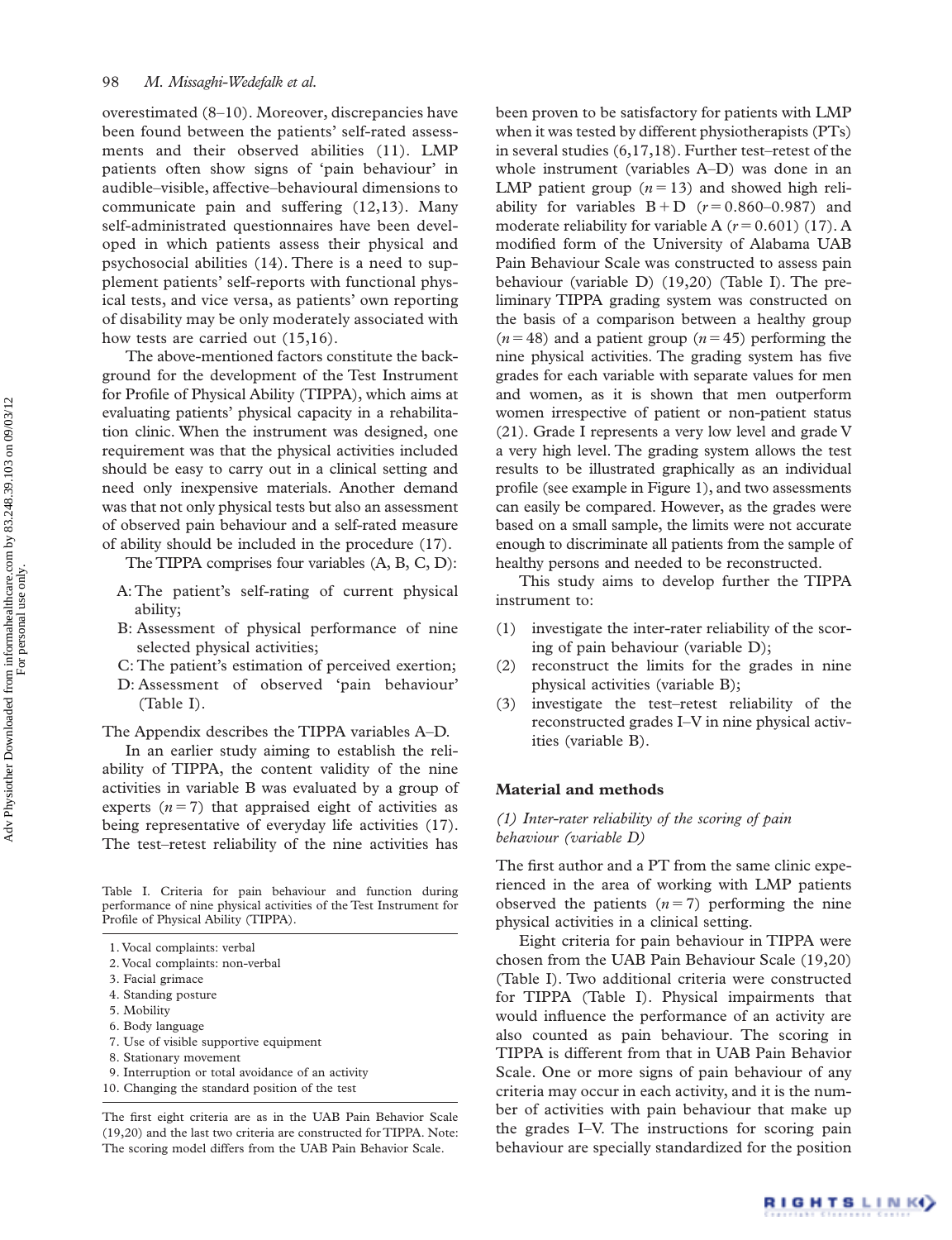| <b>Variables/Grades</b>                                 |               | $\mathbf{I}$ | $\mathbf{H}$ | III      | IV     | $\mathbf{V}$ |
|---------------------------------------------------------|---------------|--------------|--------------|----------|--------|--------------|
| A: Patient's self-rating<br>of current physical ability |               | Very low     | low          | Medium   | High   | Very high    |
| <b>B</b> : Physical activities                          |               | Very low     | Low          | Medium   | High   | Very high    |
| 1. Walking                                              |               |              |              |          |        |              |
| 2. Speed walking                                        |               |              |              |          |        |              |
| 3. Stair climbing                                       |               |              |              |          |        |              |
| 4. Climbing on & off stool                              |               |              |              |          |        |              |
| 5. Grip force                                           | Right<br>Left |              |              |          |        |              |
| 6. Drawing above shoulder                               | Right<br>Left |              |              |          |        |              |
| 7. Standing-up                                          |               |              |              |          |        |              |
| 8. Lifting object waist to                              |               |              |              |          |        |              |
| Shoulder level                                          | Right<br>Left |              |              |          |        |              |
| 9. Lifting object waist to                              | floor         |              |              |          |        |              |
| C: Patient's estimation<br>of perceived exertion        |               | Very great   | great        | Moderate | Little | Very little  |
| D: Pain behaviour                                       |               | Very high    | High         | Moderate | Low    | None         |

Figure 1. An example of a Test Instrument for Profile of Physical Ability (TIPPA) graphic profile.

of each activity. Each activity in which any kind of pain behaviour is demonstrated counts as 1 point and 0 if no pain behaviour is demonstrated. The scale consists of:  $I = \text{very high (pain behaviour shows})$ in seven to nine activities),  $II = high$  (pain behaviours show in five or six activities),  $III =$  moderate (pain behaviours show in three or four activities),  $II =$ low (pain behaviours show in one or two activities) and  $V = no$  pain behaviour.

## *(2) Reconstruction of the limits for the grades in nine physical activities (variable B)*

The test results of 658 patients (Table II) were collected from 34 PTs who worked with LMP patients in 19 different Swedish primary health care centres, hospitals and private clinics. The LMP diagnoses included both localized and widespread pain  $>4$ months. All PTs were skilled in using TIPPA and followed the standardized test instructions. The patients could not be identified as test results were not coded and only age, sex and diagnoses were reported.

Furthermore, the test results from a group of 48 healthy persons (Table II), 20-60 years old, were included in the adjustment of the grading system. Inclusion criteria for this group were voluntarily participation, self-report of being healthy and presently employed and working. The grading system was reconstructed on the basis of measurement values in patients ( $n = 658$ ) and healthy persons ( $n = 48$ ) by distributing the measurement results into 25th, 50th and 75th percentiles. Women's and men's values were treated separately, as were the values in the patient group and the group of healthy persons.

Table II. Descriptive data of age for the patients  $(n = 658)$  and healthy persons  $(n = 48)$  women and men respectively.

|           | Patients |     | Healthy persons |          |  |  |
|-----------|----------|-----|-----------------|----------|--|--|
| Age group | Women    | Men | Women           | Men      |  |  |
| $20 - 29$ | 30       | 12  | 2               | 2        |  |  |
| $30 - 39$ | 105      | 43  | 9               | 4        |  |  |
| $40 - 49$ | 172      | 44  | 11              | 8        |  |  |
| $50 - 59$ | 134      | 42  | 9               | 3        |  |  |
| $60 - 65$ | 26       | 11  | $\Omega$        | $\Omega$ |  |  |
| Missing   | 23       | 16  | 0               | 0        |  |  |
| Median    | 45       | 43  | 41.5            | 42.5     |  |  |
| Total     | 490      | 168 | 31              | 17       |  |  |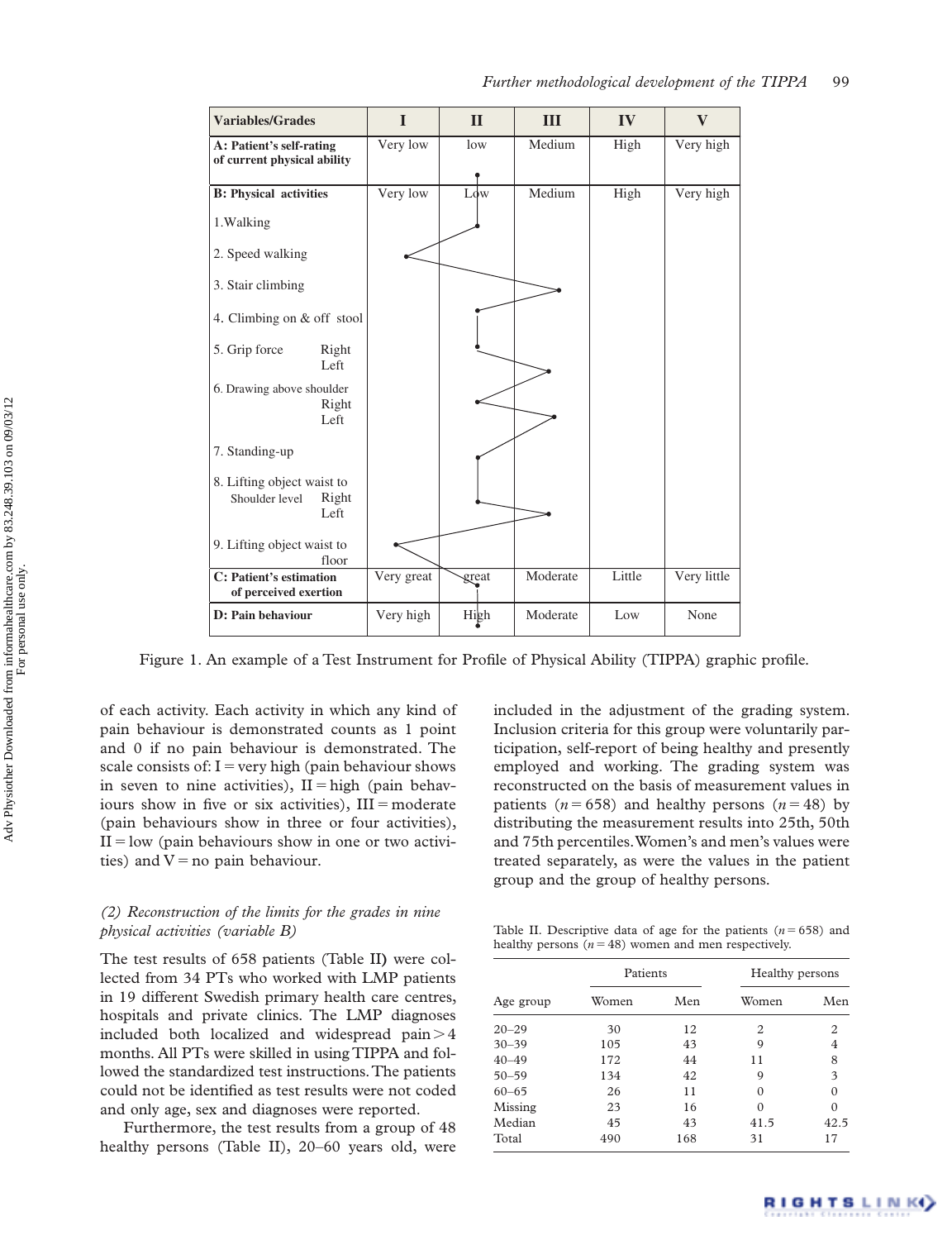## *(3) Test–retest reliability of the reconstructed grades I–V in nine physical activities (variable B)*

The nine physical activities (variable B) were tested twice by another  $PT$  than the author, within  $7-10$ days, in a group of LMP patients with  $>4$  months pain  $(n = 13)$ , seven women, six men).

#### *Ethical approval*

The part of the study involving patients was approved by the Ethics Committee of Gothenburg University.

#### *Statistics*

The analysis was made using the PASW 18.0. Median and minimum to maximum values were used to describe data. Percentual agreement (PA) was used for the test of agreement between the observers. The new grading system was calculated from the 25th, 50th and 75th percentiles among LMP patient group and the healthy group. A rank-transformable statistical approach for ordinal data was used to investigate test-retest  $(22,23)$ . The relative rank variance (RV) is a measure of occasional disagreement. Possible values of RV range from 0 to 1. Relative position (RP) is a measure of systematic disagreement and can be demonstrated in a receiver operating characteristic (ROC) curve. The possible values of RP are −1 to 1, and zero means a lack of systematic disagreement. A *p*-value of  $\leq$  0.05 was considered statistically significant.

## **Results**

## *(1) Inter-rater reliability of the scoring of pain behaviour (variable D)*

The PA between the two observers was 100% for seven of the nine activities and 86% for the two remaining activities: *stair climbing* and *drawing above shoulder level* (Table III). The two PTs agreed on all types of pain behaviour with the exception of patients 3 and 6.

## *(2) Reconstruction of the limits for the grades in nine physical activities (variable B)*

The reconstructed grading system based on the percentiles is outlined in Figure 2:

- Grade I the upper limit is the value of the 25th percentile in the patient group and the lower limit is the lowest registered value in the patient group.
- Grade II the upper limit is the median value in the patient group corresponding to the lowest value in the healthy group. The lower limit is the value of the 25th percentile in the patient group.
- Grade  $III$  the upper limit is the value of the 25th percentile in the healthy group .The lower limit is the lowest value in the healthy group corresponding to the median of the patient group.
- Grade IV the upper limit is the value of the 75th percentile in the LMP patient group. The lower level is the value of the 25th percentile in the healthy group.
- Grade  $V$  the upper limit is the highest value (100th percentile) in the healthy group and the lower limit is the value of the 75th percentile in the same group.

The value of the grades and the frequency of the patients and healthy persons for each grade among women and men are shown in Tables IVa and IVb.

## *(3) Test-retest reliability of the reconstructed grades I-V in nine physical activities (variable B)*

The raw data for the nine physical activities expressed in median and minimum to maximum values are

Table III. Inter-rater reliability between two observers in assessment of pain behaviour among long-term musculoskeletal pain patients  $(n=7)$ .

|                                           | Patients |                     |                  |                     |                     |                     |                  |               |
|-------------------------------------------|----------|---------------------|------------------|---------------------|---------------------|---------------------|------------------|---------------|
| Selected physical activities              | 1        | 2                   | 3                | $\overline{4}$      | 5                   | 6                   | 7                | Agreement     |
| 1. Walking                                | ∩⇔       | ∩⇔                  | 80               | ∩⇔                  | ∩⇔                  | 80                  | 80               | 100%          |
| 2. Speed walking                          | ∩⇔       | $\circlearrowright$ | $\bullet\bullet$ | $\circlearrowright$ | $\bullet\bullet$    | 80                  | 80               | 100%          |
| 3. Stair climbing                         | ∩◇       | $\circlearrowright$ | $\bullet\bullet$ | $\circlearrowright$ | $\bullet\bullet$    | $\bullet$           | $\bullet\bullet$ | 86%           |
| 4. Climbing on and off a stool            | ∩⇔       | $\circlearrowright$ | $\bullet\bullet$ | $\circlearrowright$ | ∩◇                  | 80                  | $\bullet\bullet$ | $100\%$       |
| 5. Grip                                   | ∩◇       | $\circlearrowright$ | ∩◇               | $\bullet\bullet$    | ∩◇                  | ∩◇                  | $\bullet\bullet$ | $100\%$       |
| 6. Drawing above shoulder level           | ∩♦       | 80                  | 80               | $\bullet\bullet$    | 80                  | ∩∧                  | 80               | 86%           |
| 7. Standing-up                            | ●◆       | ∩◇                  | ●◆               | $\bullet\bullet$    | ∩◇                  | $\circlearrowright$ | $\bullet\bullet$ | $100\%$       |
| 8. Lifting object waist to<br>shoulder    | 86       | 80                  | ₿ŏ               | D♦                  | $\circlearrowright$ | 84                  | 86               | 100%          |
| 9. Lifting object waist to floor<br>Total |          |                     |                  |                     | ∩◇                  |                     | 80               | 100%<br>96.6% |

The figures  $\circlearrowleft \diamond$  indicate no observed pain behaviour and  $\bullet \bullet$  indicate observed pain behaviour among two observers.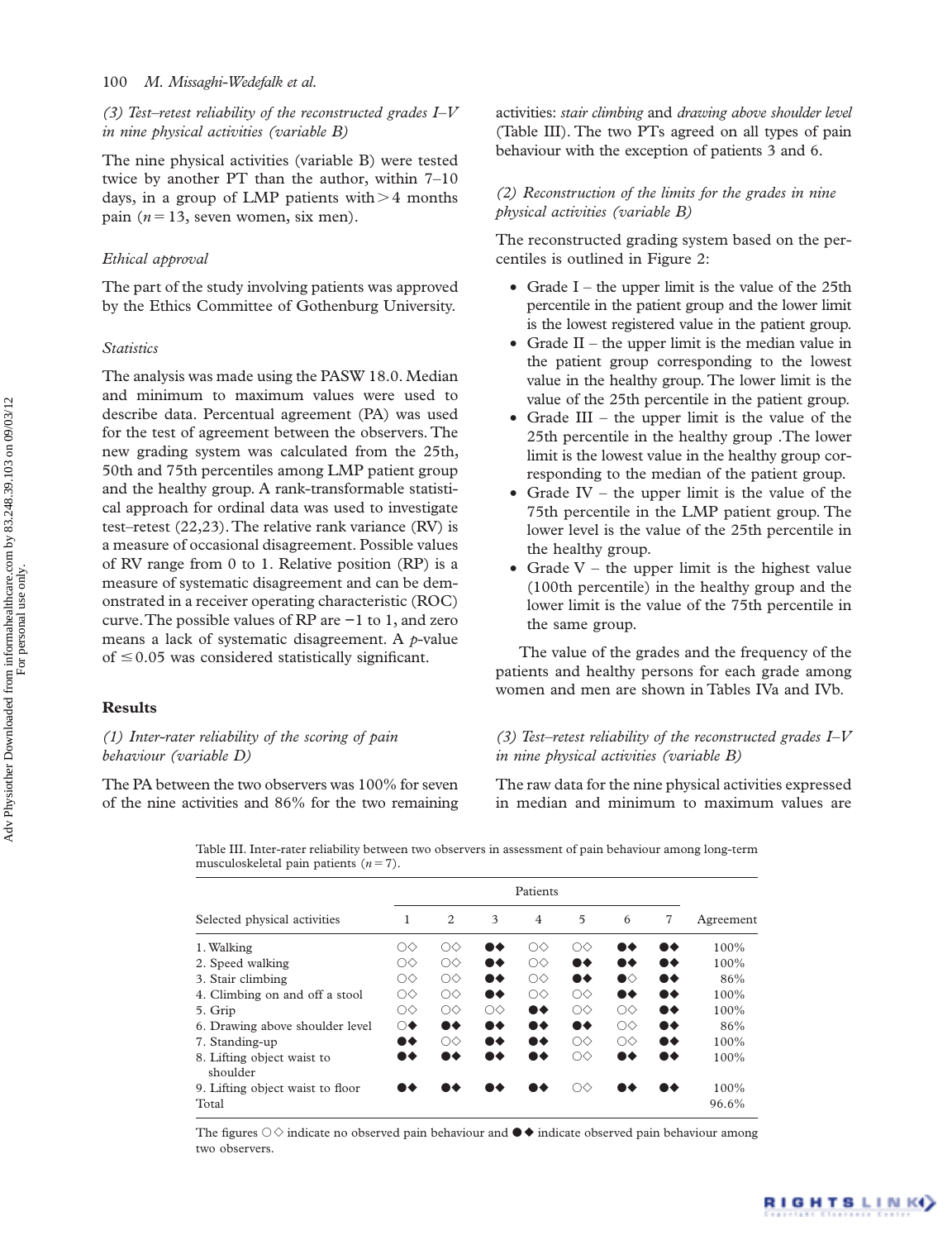

Figure 2.The grading system for each activity in variable B is based on both patients' and healthy persons' results and is different for females and males. This graphic shows how the grades are chosen.

given in Table V. The grading between the two occasions was in agreement for all activities except one, *climbing on and off a stool*, where the median changed from grade II on the first occasion to grade III on the second (Table V). There was no statistical difference in occasional disagreement, and the values for RV varied between 0.00 and 0.05 (Table VI). For systematic disagreement, there was a statistically signifi cant difference for the activity *drawing above shoulder level left,* RP −0.2012 ( −0.3751; −0.0272), demonstrating a 20% chance to perform lower at the second test (Table VI).

#### **Discussion**

The TIPPA instrument is primarily a test of activity level and includes everyday activities according to the International Classification of Functioning, Disability and Health (ICF) (24). In addition to assess physical ability, TIPPA includes the individual's selfrating of his or her ability, pain behaviour, impact on pain and experience of exertion, which gives a further dimension in the test. The TIPPA instrument is suitable especially in pain and work-oriented rehabilitation but is also used as a part of a more complex investigation of work ability. Besides being a valid and reliable instrument, TIPPA meets the requirements presented in "Guidelines for functional capacity evaluation of people with medical conditions",

concerning safety, practicality and utility (25). The physical activities included in TIPPA are everyday activities that involve the whole body, which addresses the demand for utility. The demand of practicality is fulfilled inasmuch as the test materials are inexpensive and simple to gather, and the patients do not need to change clothes. Safety aspects in TIPPA are that the patients themselves can choose weight and tempo, instruction is given for the lifting technique before the lift tests, and the standard position of the tests can be changed when necessary.

## *The variables in the instrument were chosen on the basis of the following:*

*Variable A.* A discrepancy is often found between a patient's self-rating (variable A) and the observed physical ability (variable  $B$ ), and this confirms that assessment of physical ability cannot be made only on the basis of questionnaires (16). The self-assessment can reflect the individual's self-efficacy, which has been shown to have significant association with self-report measures of pain intensity, pain disability and pain behaviours among LMP patients and as a predictor of persistent disability in patients with whiplash-associated disorders (26,27).

*Variable B.* In order to make the TIPPA test useful for patients irrespective of disability and pain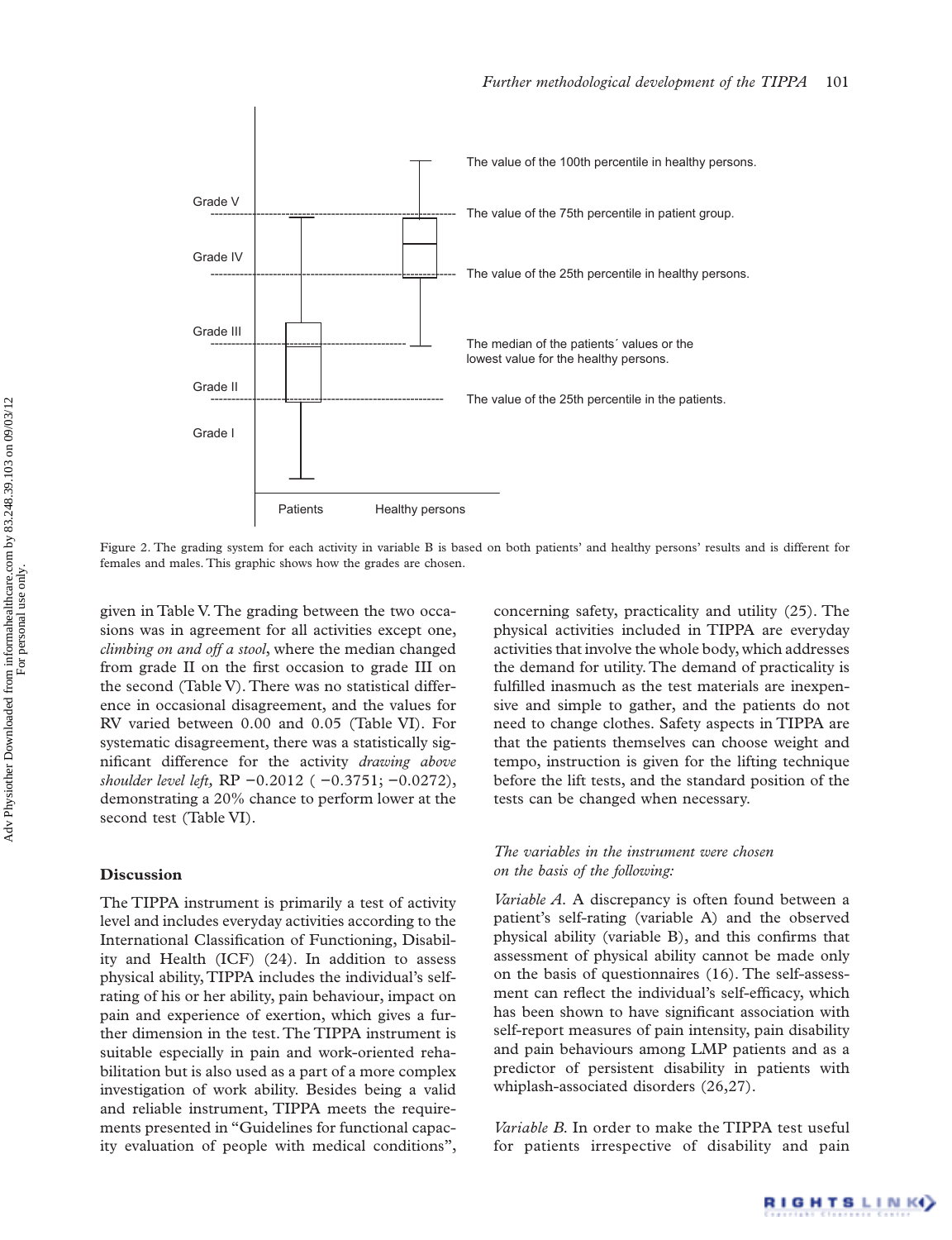Table IVa. The value of the grades for nine physical activities in variable B of the Test Instrument for Profile of Physical Ability (TIPPA) and the frequency of the patients and healthy persons for each grades among women.

| Outcome units<br>Physical activities | Grade I<br>$P + H$ | Grade II<br>$P + H$ | Grade III<br>$P + H$ | Grade IV<br>$P + H$ | Grade V<br>$P + H$ | Total<br>$\boldsymbol{n}$ |
|--------------------------------------|--------------------|---------------------|----------------------|---------------------|--------------------|---------------------------|
| M                                    | < 300              | $305 - 355$         | $360 - 420$          | $425 - 490$         | >495               |                           |
| <sup>a</sup> Walking                 | P 130              | 110                 | 147                  | 77                  | 11                 | 475                       |
|                                      | H <sub>0</sub>     | 1                   | $\overline{7}$       | 16                  | $\overline{7}$     | 31                        |
| Second                               | >15                | $14 - 13$           | $12 - 11$            | $10 - 8$            | < 7                |                           |
| Speed walking <sup>b</sup>           | P 77               | 67                  | 148                  | 176                 | 12                 | 480                       |
|                                      | H <sub>0</sub>     | $\theta$            | 1                    | 25                  | $\overline{5}$     | 31                        |
| Number of steps                      | < 77               | $78 - 98$           | $99 - 120$           | $121 - 133$         | >134               |                           |
| Stair climbing                       | P 173              | 106                 | 107                  | 51                  | 53                 | 490                       |
|                                      | H <sub>0</sub>     | $\Omega$            | $\mathbf Q$          | 8                   | 14                 | 31                        |
| Number of repetitions                | < 12               | $13 - 16$           | $17 - 20$            | $21 - 27$           | >28                |                           |
| Climbing up and off a stool          | P 134              | 130                 | 128                  | 80                  | 18                 | 490                       |
|                                      | $H_1$              | 1                   | 9                    | 13                  | 7                  | 31                        |
| Newton                               | < 88               | $89 - 152$          | 153-224              | $225 - 296$         | >297               |                           |
| Gripe Force                          | P 293              | 84                  | 61                   | 35                  | 17                 | 490                       |
|                                      | H <sub>0</sub>     | $\mathbf{1}$        | 8                    | 15                  | $\overline{7}$     | 31                        |
| Second                               | $<$ 45             | $46 - 121$          | $122 - 186$          | $187 - 300$         | > 301              |                           |
| Drawing above shoulder level         | P 126              | 243                 | 75                   | 43                  | 3                  | 490                       |
|                                      | H <sub>0</sub>     | 1                   | $\overline{7}$       | 16                  | 7                  | 31                        |
| Number of repetitions                | < 12               | $13 - 15$           | $16 - 19$            | $20 - 25$           | > 26               |                           |
| Standing-up                          | P 144              | 86                  | 139                  | 90                  | 31                 | 490                       |
|                                      | $H_1$              | $\mathbf{1}$        | 8                    | 14                  | 7                  | 31                        |
| Kg×repetitions                       | < 16               | $17 - 40$           | $41 - 65$            | $66 - 106$          | >107               |                           |
| Lifting object waist to shoulder     | P 138              | 192                 | 90                   | 56                  | 13                 | 489                       |
|                                      | H <sub>0</sub>     | $\mathbf{1}$        | 8                    | 16                  | 6                  | 31                        |
| Kg×repetitions                       | $<$ 34             | $35 - 60$           | $61 - 105$           | $106 - 194$         | >195               |                           |
| Lifting object waist to floor        | P 140              | 109                 | 162                  | 71                  | 8                  | 490                       |
|                                      | H <sub>0</sub>     | $\mathbf{0}$        | 6                    | 18                  | 7                  | 31                        |

P, number of the patients; H, number of the healthy persons. <sup>a</sup>Walking distance is adjusted by 5. <sup>b</sup>Speed walking has a lower grade when it takes a longer time.

localization, nine physical activities were selected for variable B (6,17,18). Seven of the nine activities are uncomplicated activities whereas lifting activities can be performed in different ways; the two lifting in TIPPA will thus be discussed. Lifting offers a possibility to analyse different body functions in activities in daily life and work (16). Two lifting activities in TIPPA have the character of a dynamic and psychophysical test, which implies that the patient chooses the load himself (28,29). The patient's choice of load is influenced by cognition, motivation and perceptual stimuli (30). In the TIPPAgrading system, consideration is taken to sex. This is based on the fact that men are on average taller, heavier and stronger than women. If the grading system had also been based on each individual's weight, height and age, it would have been too complicated to use and not lucid. The lifting, activity 9 in TIPPA, is done laterally from table to floor at 90° and requires that the feet are moved, as this is the type of lift that occurs most often in everyday life. This technique is more demanding compared with other similar tests, e.g. the PILE (Progressive Isoinertial Lifting Evaluation) (3,31). Lifting above

the waist, activity 8, is done with one hand at a time since a patient can have one-sided shoulder/arm pain that negatively affects lifting done with both arms (Appendix). TIPPA is not intended to measure the maximum lifting ability but rather the weight that the individual subjectively chooses in the situation. Judging from the literature and our own clinical experience, a majority of LMP patients stop the test when they feel uncomfortable (3).

*Variable C.* To gain information about how the patient has experienced carrying out the nine physical activities in terms of exertion, he or she is asked to estimate his or her degree of exertion. Grades I-V for this variable, i.e. "very great" to "very little", correspond to the reversed interval  $7-1$  on Borg's CR  $10$ scale, which is a general scale for measuring the intensities of most kinds of sensory perceptions, experiences and feelings (32).

*Variable D.* The reason for modifying the UAB Pain Behaviour Scale was that there was no need in TIPPA to assess the two UAB Pain Behaviour Scale criteria of "Down-time" and "Medication"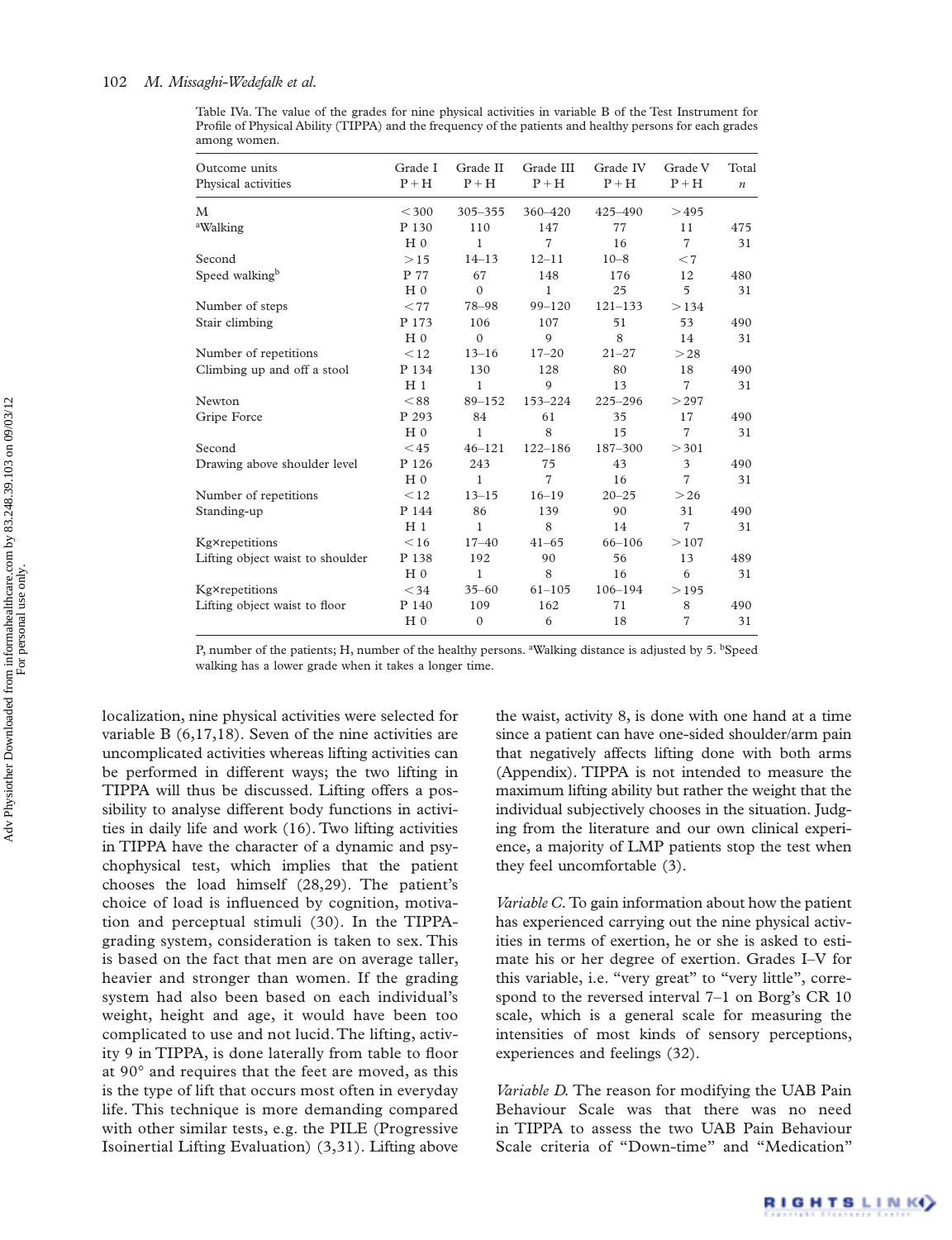Table IVb. The value of the grades for nine physical activities in variable B of the Test Instrument for Profile of Physical Ability (TIPPA) and the frequency of the patients and healthy persons for each grades among men.

| Outcome units<br>Physical activities | Grade I<br>$P + H$ | Grade II<br>$P + H$ | Grade III<br>$P + H$ | Grade IV<br>$P + H$ | Grade V<br>$P + H$ | Total<br>$\boldsymbol{n}$ |
|--------------------------------------|--------------------|---------------------|----------------------|---------------------|--------------------|---------------------------|
| M                                    | $<$ 300            | $305 - 355$         | 360-430              | 435-500             | > 505              |                           |
| aWalking                             | P 41               | 48                  | 47                   | 24                  | 3                  | 163                       |
|                                      | H <sub>0</sub>     | $\Omega$            | 5                    | 8                   | $\overline{4}$     | 17                        |
| Second                               | >14                | $13 - 12$           | $11 - 10$            | $9 - 8$             | < 7                |                           |
| Speed walking <sup>b</sup>           | P 36               | 23                  | 63                   | 35                  | 10                 | 167                       |
|                                      | H <sub>0</sub>     | $\Omega$            | $\overline{4}$       | 10                  | 3                  | 17                        |
| Number of steps                      | < 77               | $78 - 103$          | $104 - 122$          | $123 - 153$         | >154               |                           |
| Stair climbing                       | P 53               | 37                  | 44                   | 29                  | 5                  | 168                       |
|                                      | H <sub>0</sub>     | $\overline{c}$      | $\overline{4}$       | $\overline{7}$      | $\overline{4}$     | 17                        |
| Number of repetitions                | < 12               | $13 - 16$           | $17 - 20$            | $21 - 27$           | > 28               |                           |
| Climbing up and off a stool          | P 54               | 37                  | 49                   | 21                  | 7                  | 168                       |
|                                      | H <sub>0</sub>     | $\Omega$            | 3                    | 12                  | $\overline{2}$     | 17                        |
| Newton                               | < 150              | $151 - 280$         | $281 - 380$          | 381-490             | >491               |                           |
| Gripe Force                          | P 112              | 17                  | 19                   | 10                  | 10                 | 168                       |
|                                      | H <sub>0</sub>     | $\Omega$            | 5                    | 7                   | 5                  | 17                        |
| Second                               | $<$ 45             | $46 - 132$          | $133 - 240$          | $241 - 383$         | >384               |                           |
| Drawing above shoulder level         | P 44               | 70                  | 31                   | 18                  | 5                  | 168                       |
|                                      | H <sub>0</sub>     | $\Omega$            | 6                    | 3                   | 8                  | 17                        |
| Number of repetitions                | < 12               | $13 - 15$           | $16 - 20$            | $21 - 25$           | > 26               |                           |
| Standing-up                          | P 48               | 45                  | 42                   | 26                  | $\overline{7}$     | 168                       |
|                                      | H <sub>0</sub>     | $\Omega$            | 6                    | 7                   | $\overline{4}$     | 17                        |
| Kg×repetitions                       | < 20               | $20 - 60$           | $61 - 110$           | $111 - 190$         | >191               |                           |
| Lifting object waist to shoulder     | P 42               | 62                  | 44                   | 16                  | 4                  | 168                       |
|                                      | $H_1$              | $\Omega$            | $\overline{4}$       | 8                   | $\overline{4}$     | 17                        |
| Kg×repetitions                       | $<$ 35             | $36 - 80$           | $81 - 170$           | $171 - 310$         | >311               |                           |
| Lifting object waist to floor        | P 47               | 34                  | 58                   | 25                  | $\overline{4}$     | 168                       |
|                                      | H <sub>0</sub>     | $\mathbf{0}$        | 5                    | 7                   | 5                  | 17                        |

P, number of the patients; H, number of the healthy persons. <sup>a</sup>Walking distance is adjusted by 5. <sup>b</sup>Speed walking has a lower grade when it takes a longer time.

(19). Instead, two criteria were included that have to do with performance, i.e. "interruption or total avoidance of an activity" and "changing the standard position for the test" (Table I). Another difference between UAB Pain Behaviour Scale and TIPPA is the scoring. In UAB, point is given for different pain behaviour regardless of the type of activity, unlike TIPPA, where observation of pain behaviour is always related to one or more of the nine activities. It is therefore possible to read off whether the pain behaviour is related to one or more parts of the body or whether it is general.

Table V. The median values and their grades for the nine physical activities at two test occasions.

|                                                        | 1st test occasion |     |        |              | 2nd test occasion |     |        |             |
|--------------------------------------------------------|-------------------|-----|--------|--------------|-------------------|-----|--------|-------------|
| Physical activities                                    | Min               | Max | Median | Grade        | Min               | Max | Median | Grade       |
| Walking, m                                             | 315               | 445 | 390    | Ш            | 300               | 460 | 405    | Ш           |
| Speed walking, s                                       | 16 <sup>a</sup>   | 7   | 11     | IΙI          | 16 <sup>a</sup>   | 7   | 10     | H           |
| Stair climbing, steps                                  | 72                | 177 | 117    | III          | 74                | 152 | 114    | H           |
| Climbing on and off stool, numbers                     |                   | 28  | 16     | $\mathbf{I}$ | $\mathbf{0}$      | 27  | 18     | Ш           |
| Grip force, right, N                                   | 42                | 391 | 187    | $_{\rm II}$  | 35                | 296 | 115    | $_{\rm II}$ |
| Grip force, left, N                                    | 62                | 374 | 136    | $_{\rm II}$  | 44                | 348 | 176    | п           |
| Drawing above shoulder level, right, s                 | 8                 | 482 | 118    | $_{\rm II}$  | 7                 | 482 | 65     | $_{\rm II}$ |
| Drawing above shoulder level, left, s                  | 16                | 482 | 66     | $_{\rm II}$  | 15                | 482 | 46     | Н           |
| Standing-up, numbers                                   | 10                | 22  | 17     | Ш            | 11                | 24  | 16     | H           |
| Lifting object waist to shoulder, right kg×repetitions | $\Omega$          | 240 | 48     | $_{\rm II}$  | $\Omega$          | 245 | 54     | П           |
| Lifting object waist to shoulder, left kg×repetitions  | $\Omega$          | 184 | 42     | $_{\rm II}$  | $\Omega$          | 225 | 45     | $_{\rm II}$ |
| Lifting object waist to floor, kg×repetition.          | 10                | 250 | 78     | III          | 27                | 274 | 78     | H           |

<sup>a</sup>Speed walking has a lower grade when it takes a longer time.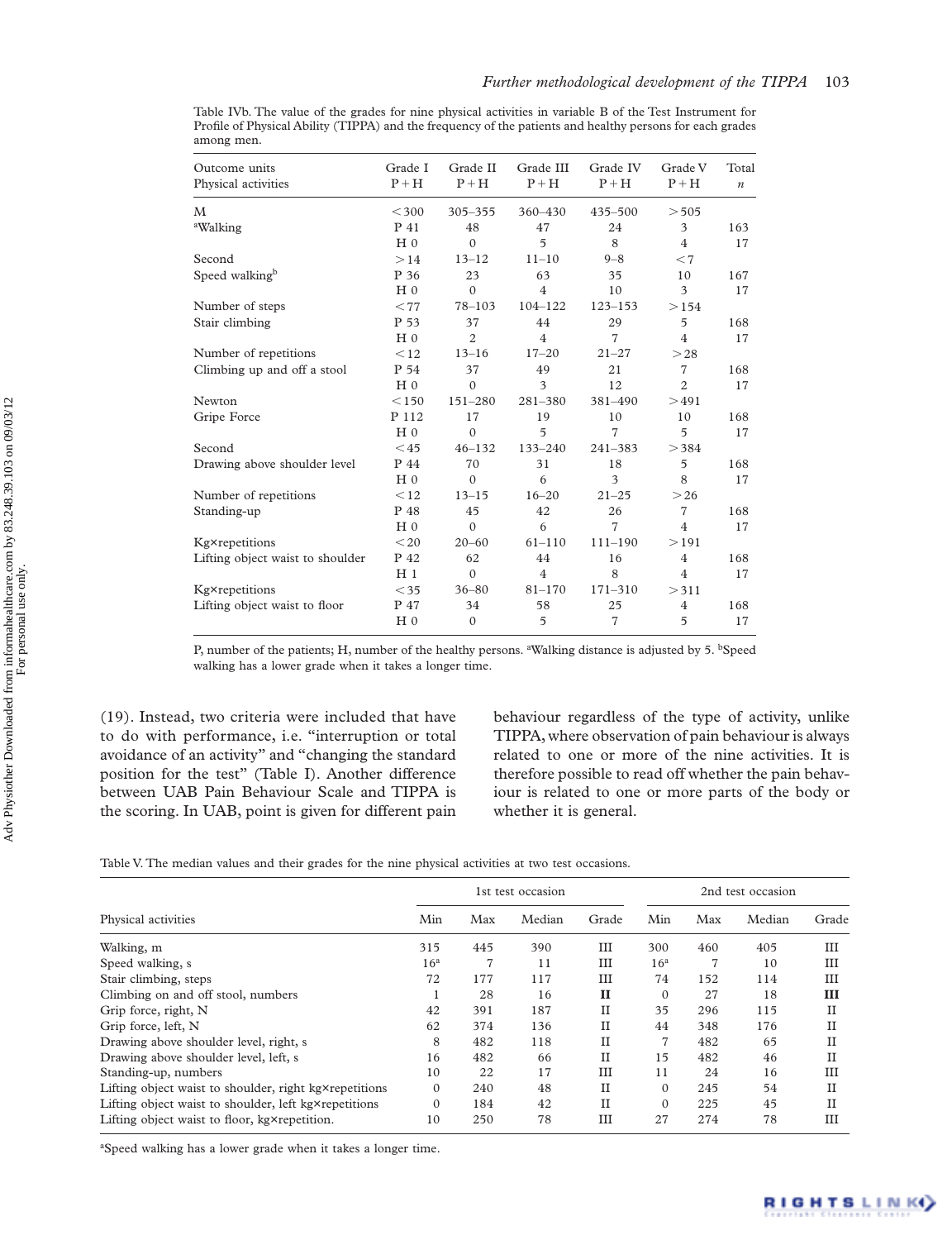|  |  |  |  |  |  | Table VI. Values of occasional and systematic disagreement in the test-retest reliability study $(n=13)$ . |  |  |
|--|--|--|--|--|--|------------------------------------------------------------------------------------------------------------|--|--|
|--|--|--|--|--|--|------------------------------------------------------------------------------------------------------------|--|--|

|                                         | Systematic disagreement |                      |           |                        |  |  |  |
|-----------------------------------------|-------------------------|----------------------|-----------|------------------------|--|--|--|
| <b>Items</b>                            |                         | <b>RV</b>            |           | RP                     |  |  |  |
| Physical activities                     |                         | СI                   |           | СI                     |  |  |  |
| Walking                                 | 0.0000                  | $0.0000$ to $0.0000$ | 0.2012    | $-0.0072$ to 0.4096    |  |  |  |
| Speed walking                           | 0.0210                  | $0.0210$ to $0.0210$ | 0.0222    | $-0.2432$ to 0.2875    |  |  |  |
| Stair climbing                          | 0.0055                  | $0.0000$ to $0.0200$ | $-0.0178$ | $-0.0928$ to 0.1279    |  |  |  |
| Climbing on and off a stool             | 0.0164                  | 0.0000 to 0.0569     | 0.0473    | $-0.1180$ to 0.2127    |  |  |  |
| Grip force, right                       | 0.0055                  | 0.0000 to 0.0200     | $-0.1538$ | $-0.3168$ to 0.0091    |  |  |  |
| Grip force, left                        | 0.0546                  | 0.0000 to 0.1725     | 0.0828    | $-0.1374$ to 0.3031    |  |  |  |
| Drawing above shoulder level, right     | 0.0382                  | $0.0000$ to $0.1111$ | $-0.1065$ | $-0.3096$ to 0.0966    |  |  |  |
| Drawing above shoulder level, left      | 0.0000                  | $0.0000$ to $0.0000$ | $-0.2012$ | $-0.3751$ to $-0.0272$ |  |  |  |
| Standing-up                             | 0.0328                  | 0.0000 to 0.0812     | $-0.0947$ | $-0.3005$ to 0.1112    |  |  |  |
| Lifting object waist to shoulder, right | 0.0000                  | $0.0000$ to $0.0000$ | $-0.0059$ | $-0.1369$ to 0.1250    |  |  |  |
| Lifting object waist to shoulder, left  | 0.0000                  | $0.0000$ to $0.0000$ | 0.0355    | $-0.0980$ to 0.1690    |  |  |  |
| Lifting object waist to floor           | 0.0000                  | $0.0000$ to $0.0000$ | 0.0000    | $0.0000$ to $0.0000$   |  |  |  |

RV, relative rank variance; RP, relative position; CI, confidence interval. Possible RV ranges 0 to 1 and RP ranges −1 to 1.

The agreement in observations of pain behaviour in the LMP patients between the two PTs was found to be high. The high agreement (96.6%) despite the small sample size speaks for well defined observation criteria. This can be compared with the Swedish version of UAB Pain behaviour Scale, where the agreement was 80% (20).

## *Grading system*

The grading system for physical activities in TIPPA is built on test results from groups of healthy persons and patients. The previously constructed grading system showed significant differences between the patient group and the healthy group for both categories of men and women (17). The system showed weaknesses in some of the activities, however, such as walking and lifting above the waist, where it was difficult to discriminate between the scores. The reconstruction of the scores in this study is built on a large number of patients with LMP, both women and men  $(n=658)$ with varying localizations of pain. The number of persons in the healthy reference group was unchanged  $(n=48)$ . The unchanged reference group can be motivated since there were limits for the patients' grades that needed to be adjusted. When the individuals' values in each of the nine activities (variable B) were distributed according to the 25th, 50th and 75th percentiles, the majority of patients were found in grades I–III and the majority of the healthy persons in grades IV–V (Tables IVa and IVb). The grading system was reconstructed in line with what we had hypothesized based on the previously construction and our clinical experience. One of the activities in men and two in women differed slightly from this model, according to experiences from clinical practice. Others who also

used percentile distribution are Soer et al. (3), who defined normative values for evaluation of functional capacity according to 1-99th percentiles among healthy persons, 20–60 years old, men and women. Here, the grades were classified into four categories of workload following the physical job demands used in the Dictionary of Occupational Titles (DOT) as sedentary, light, medium and heavy/very heavy (3,33). TIPPA's scores are not related to any specific occupational group or physical job demands but, if a patient has the same grades as healthy persons, i.e. grades III–V, this is interpreted such that physical conditions exist for some form of physical work. The broad range of different pain diagnoses and conditions makes the grading system very adequate for the LMP patient group.

The results of test-retest reliability of the reconstructed grades I–V in nine physical activities (variable B) showed very good RP and RV values, indicating good test-retest reliability. Only one significant systematic change was found in the activity of *drawing above shoulder level left*. It is difficult to explain why this was shown for this activity and it may simply be a result of chance. The activity of *climbing on and off a stool* changed in grading, from II on the first occasion to III on the second, based on the median values *.* There may perhaps be a training effect in this activity, which is not an ordinary daily activity. The results of the test-retest study should be interpreted in light of its limitations. A larger sample size would have strengthened the test of reliability for the nine activities in TIPPA.

#### *Clinical considerations*

TIPPA is intended for use in evaluations of patients' physical ability and can as such be a part of an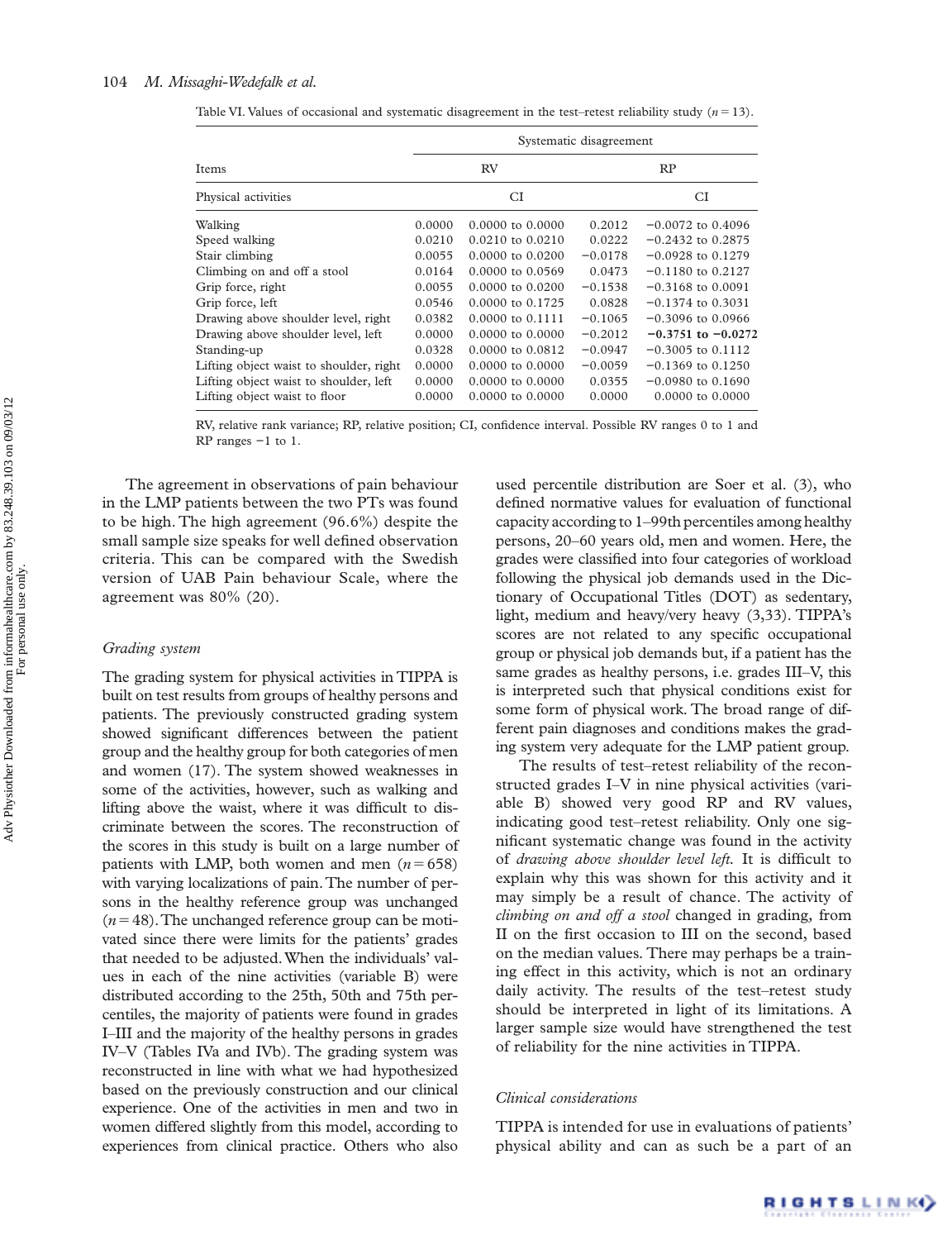overall assessment of work ability that is more complex and multifaceted. TIPPA's standardized grading system defines concepts such as "low", "medium", "high" and so forth (Figure 1). The grading system makes it possible to formulate an individual profile. The profile makes it easy to see the relation between the patient's self-assessment, the observed physical ability and possible pain behaviour. The profile is easy to use, to provide feedback to the patient/individual, the doctor, the members of the team and other stakeholders. The profile of physical ability makes it easy to compare test results before and after rehabilitation. If the patient's self-rating of his or her physical ability (variable A) and/or experience of the weight of the activities (variable C) differs substantially from the observed physical ability (variable B), it is the responsibility of the examiner to try to clarify the reason for the discrepancy. In the same way, it is important to judge whether the pain behaviour shown (variable D) is an adequate expression of pain and/or functional impairment or whether it is an expression of suffering. Clinical experience of using TIPPA by physiotherapists in Sweden confirms that this instrument discriminates between patients and healthy persons.

The TIPPA profile, like FCE, is not a solitary evaluation. The profile should be interpreted in its context against the background of medical history, interview, physical examination, observations during the conduct of the test, estimation of pain by the visual analogue scale (VAS) and assessment of pain behaviour to give finally an evaluation of the patient's functional ability in interdisciplinary cooperation. As a part of the judgement of work ability, the demands of the job must also be related to the patient's capacity (1,16). Assurance of a reliable assessment requires trained and experienced examiners (16). It is therefore suggested that users of the TIPPA be trained in the procedure.

Based on the results of this study, the TIPPA is found to be valid and reliable enough to be used in rehabilitation settings and as a part of an overall assessment of work ability in patients with LMP. Validation of TIPPA's variables A–D related to other instruments is recommended for further study designs. The grades III–V for healthy persons are based on the test results of a limited group of healthy persons as compared with the patient group. A larger number of tests in healthy persons of different ages and sexes would give a more certain distribution for these grades of grading systems.

*Declaration of interest:* The authors report no conflicts of interest. The authors alone are responsible for the content and writing of the paper.

## **References**

- 1. King PM, Tuckwell N, Barrett TE. A critical review of functional capacity evaluations. Phys Ther. 1998;78:852-66.
- 2. Fishbain, DA. Functional Capacity Evaluation. Phys Ther. 2000;80:110-2.
- 3. Soer R. Functional Capacity Evaluation; Measurement qualities and normative values. Chap. 9. Thesis, University of Groningen; 2009. Available from: http://irs.ub.rug.nl/ ppn/318136333
- 4. Genovese E, Galper J, editors. Guide to the evaluation of functional ability; How to request, interpret and apply Functional Capacity Evaluations. Chicago, IL: American Medical Association; 2009. DOI: 10.1007/s10926-010-9279-8. [cited 2011 Dec 2]; available from http://wdn.ipublishcentral.net/ impelsys549/viewinside/115601268817107
- 5. Lakke SE, Soer R, Takken T, Reneman M. Risk and prognostic factors for non-specific musculoskeletal pain: A synthesis of evidence from systematic reviews classified into ICF dimensions. Pain. 2009;147:153-64.
- 6. Harding VR, Williams AC, Richardson PH, Nicolas MK, Jackson JL, Richardson IR, et al. The development of a battery of measures for assessing physical functioning of chronic pain patients. Pain. 1994;58:367-75.
- 7. Ijzelenberg W, Burdorf A. Risk factors for musculoskeletal symptoms and ensuing health care use and sick leave. Spine. 2005;30:1550-6.
- 8. Arnstein P. The medication of disability by self efficacy in different samples of chronic pain patients. Disabil Rehabil. 2000;22:794 – 801.
- 9. Busch H, Göransson S, Melin B. Self-efficacy beliefs predict sustained long-term sick-absenteeism in individuals with chronic musculoskeletal pain. Pain Pract. 2007;7:234-40.
- 10. Gatchel RJ, Peng YB, Peters ML, Fuchs PN, Turk DC. The biopsychosocial approach to chronic pain: Scientific advances and future directions. Psychol Bull. 2007;133:581-624.
- 11. Linton SJ. The relationship between activity and chronic back pain. Pain. 1985;21:289-94.
- 12. Fordyce WE. Behavioral factors in pain. Neurosurg Clin N Am1991;2:749-59.
- 13. Turck DC, Wack JT, Kems RD. An empirical examination of the "pain-behavior" construct. J Behav Med. 1985;8:119-30.
- Deyo RA. Measuring the functional status of patients with low back pain. Arch Phys Med Rehabil. 1988;69:1044-53.
- 15. Simmonds MJ, Olson SL, Jones S, Hussein T, Lee CE, Novy D, Radwan H. Psycometric characteristics and clinical usefulness of physical performance tests in patients with low back pain. Spine. 1998;23:2412-21.
- 16. Oliveri M.Functional capacity evaluation (FCE). In: Gobelet C, Franchignoni F, editors. Vocational rehabilitation. Series of European Academy of Rehabilitation Medicine. Berlin: Springer-Verlag; 2006. p. 69 – 93. Available from http://springerling.com/content/978-2-287-22609-0#section = 406065&  $page = 1$ &locul = 0
- 17. Missaghi-Wedefalk M, Lindh M, Nordholm L, Schön-Ohlsson C. Test Instrument for Profile of Physical Ability  $=$ TIPPA –ett testbatteri för kartläggning och bedömning av fysisk förmåga avsett för patienter med långvarig muskuloskeletal värk. Nordisk Fysioterapi. 2004;8:74-83. In Swedish. Abstract in English. Available from http://www.tippa-info.se
- 18. Nordenskiöld UM, Grimby G. Grip force in patients with rheumatoid arthritis and fibromyalgia and in healthy subjects: A study with the Grippit instrument. Scand J Rheumatol. 1993;22:14-19.
- 19. Richards Js, Nepomuceno C, Riles M, Suer Z. Assessing pain behavior: The UAB pain behavior scale. Pain. 1982;14:  $393 - 8.$